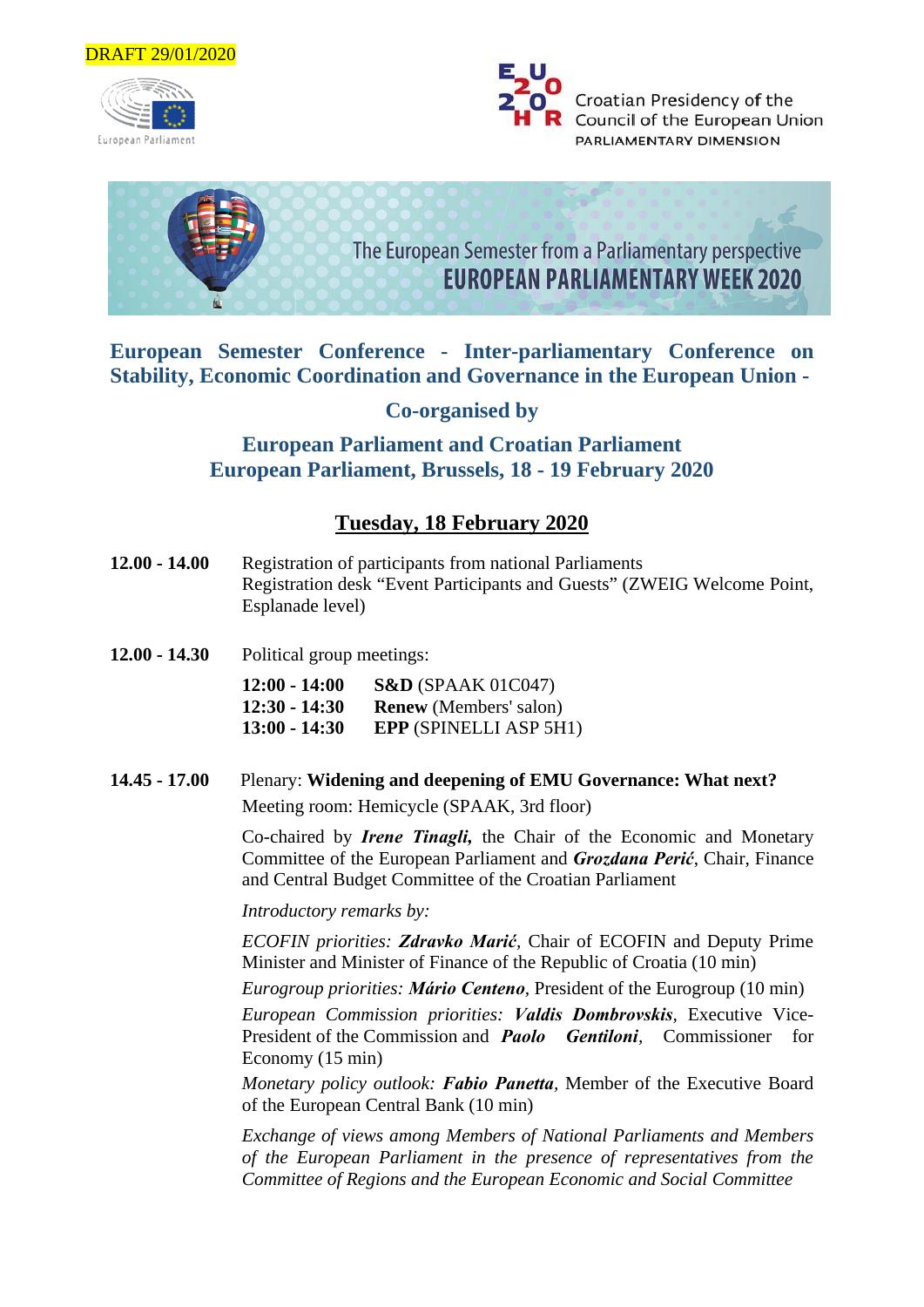#### **17.15 - 19.00 Inter-parliamentary Committee Meetings (in parallel):**

#### **Committee on Economic and Monetary Affairs** (ECON)

Meeting room: SPINELLI 3C050

Co-chaired by *Irene Tinagli***,** *the* Chair of the ECON Committee of the European Parliament and *Boris Lalovac*, Vice Chair, Finance and Central Budget Committee (session 1) and *Grozdana Perić*, Chair, Finance and Central Budget Committee (session 2)

Session 1: **Towards a new international tax system?**

Session 2: **From transparency to sustainability and environmental, social and governance factors (ESG): objectives in the financial services sector**

#### **Committee on Employment and Social Affairs** (EMPL)

Meeting room: ANTALL 6Q2

Co-chaired by *Lucia Ďuriš Nicholsonová*, Chair, Committee on Employment and Social Affairs of the European Parliament and *Gordan Maras*, Chair, Labour, Retirement System and Social Partnership Committee of the Croatian Parliament

#### Session 1: **A European Child Guarantee as a tool to fight poverty**

Session 2: **The European Minimum Wage**

#### **Committee on Budgets** (BUDG)

Meeting room: ANTALL 4Q1

Co-chaired by *Johan Van Overtveldt*, Chair, Committee on Budgets, European Parliament and *Damir Mateljan*, Vice Chair, Committee on Regional Development and European Union Funds

Session: **How to make the EU budget under the next MFF fit to address global challenges**

## **19.15 - 21.00 Walking dinner**

House of European History

Co-hosted by the European Parliament and the Croatian Parliament (in presence of *Mairead McGuinness*, Vice-President of the European Parliament and *Gordan Jandroković***,** Speaker of the Croatian Parliament)